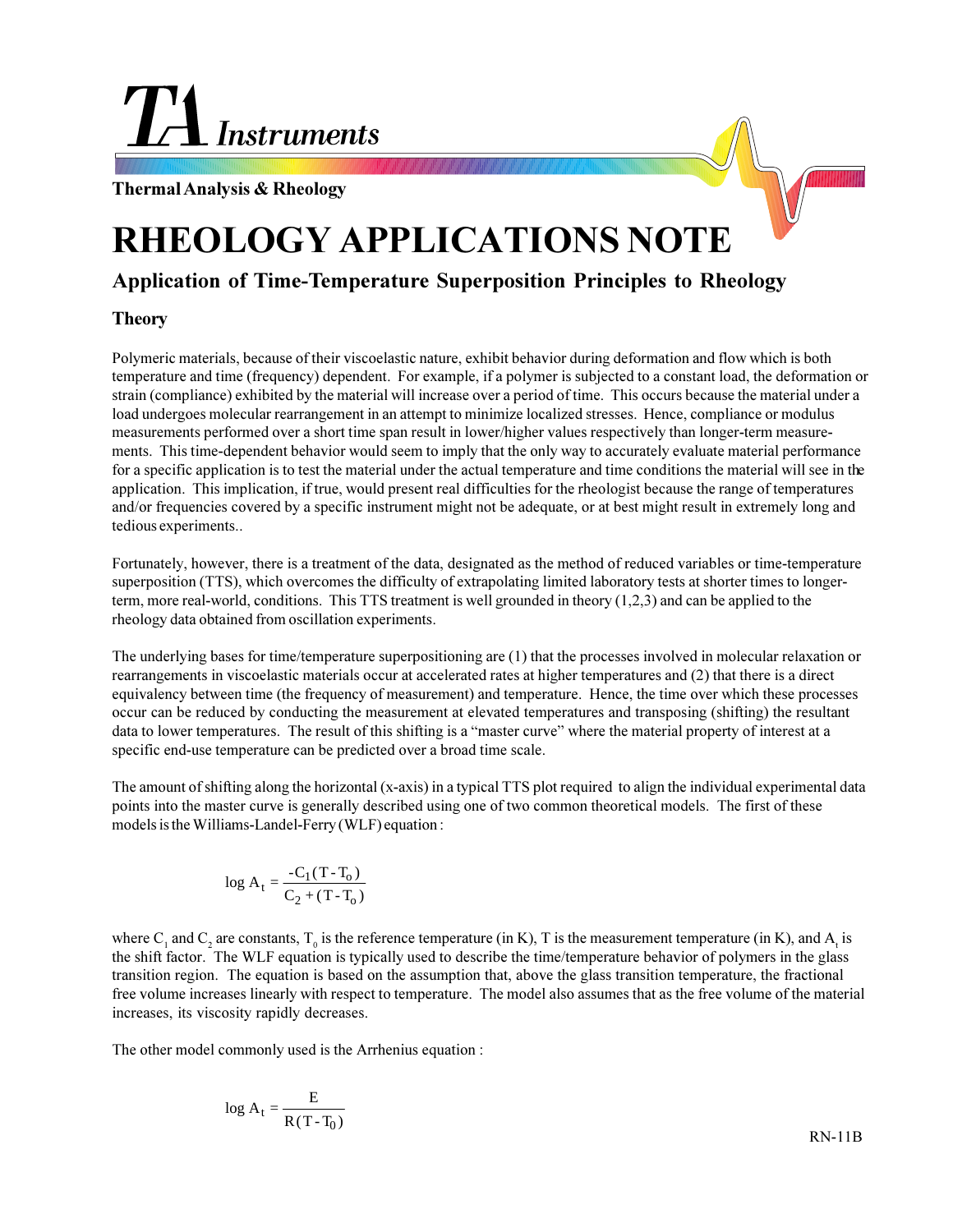where E is the activation energy associated with the relaxation, R is the gas constant, T is the measurement temperature,  $T_0$  is the reference temperature, and  $A_t$  is the time-based shift factor. The Arrhenius equation is typically used to describe behavior outside the glass transition region, but has also been used to obtain the activation energy associated with the glass transition.

#### **TA Instruments TTS Software**

The TA Instruments TTS Software [PN 15366 (U.S.); PN 5366 (Europe & Export )]\* is an option which expands the capabilities available under the oscillation mode in *Rheology Solutions*. The software allows the operator to take the G′, G″, J′, J″, or tan δ curves plotted from multiple oscillation experiments and shift those curves to superimpose on a selected reference temperature curve (i.e. form a master curve). This shifting can be performed manually by the operator or automatically by the software. The amount of shifting required to superimpose the data onto the reference curve can be subsequently fitted to several available theoretical models to determine which best describes the data and to determine the associated shift factors. Furthermore, once the master curve is obtained, it can be stored as a "data file" for subsequent recall and overlay with the master curves from similar materials (to compare differences in behavior) or other master curves for the same material (to compare behavior at different end-use temperatures).

The TTS Software conforms to the Windows<sup> $\text{TM}$ </sup> (GUI) format with many ease-of -use features such as tool bars, icons, and point  $\&$  click mouse interactions. In addition, the automatic shifting capability makes it possible for even an inexperienced operator to rapidly generate master curves and evaluate alternative theoretical models. Furthermore, TTS is fully supported in *Rheology Navigator* to allow completely unattended experimental evaluation and master curve generation once the sample has been loaded.

Figures 1-5 show the steps involved in a typical application of the TTS Software. Figure 1 shows the G' curves obtained for polytetrafluoroethylene acetate (PTFEA) as a function of frequency at several temperatures. Figures 2 and 3 are the resultant master curves after shifting the intial curves to a reference temperature of 308 K (35°C) using the WLF and Arrhenius models respectively. Figures 4 and 5 are plots of the shift factors expected for the respective models (solid lines) versus the actual shift factors obtained from the automatic curve-fitting routine in the software (open circles). The shift factors obtained for both models exhibit good agreement with theory, indicating that either model can be used to predict behavior for PTFEA in this temperature region. Figures 6 and 7 summarize the key constants derived from these plots. If the agreement between the theoretical shift factors and those obtained from automatic shifting is not satisfactory, the operator has the option to manually adjust the shift factors in Figures 4 and 5 to agree completely with theory and generate a new master curve. In this example, that process is not necessary. Comparing the original G′ results in Figure 1 to the master curves in Figures 2 or 3, it is easy to see that the TTS treatment in this material has increased the range for predicting modulus change versus time (frequency) by at least two decades over the range covered just by the raw experimental data.

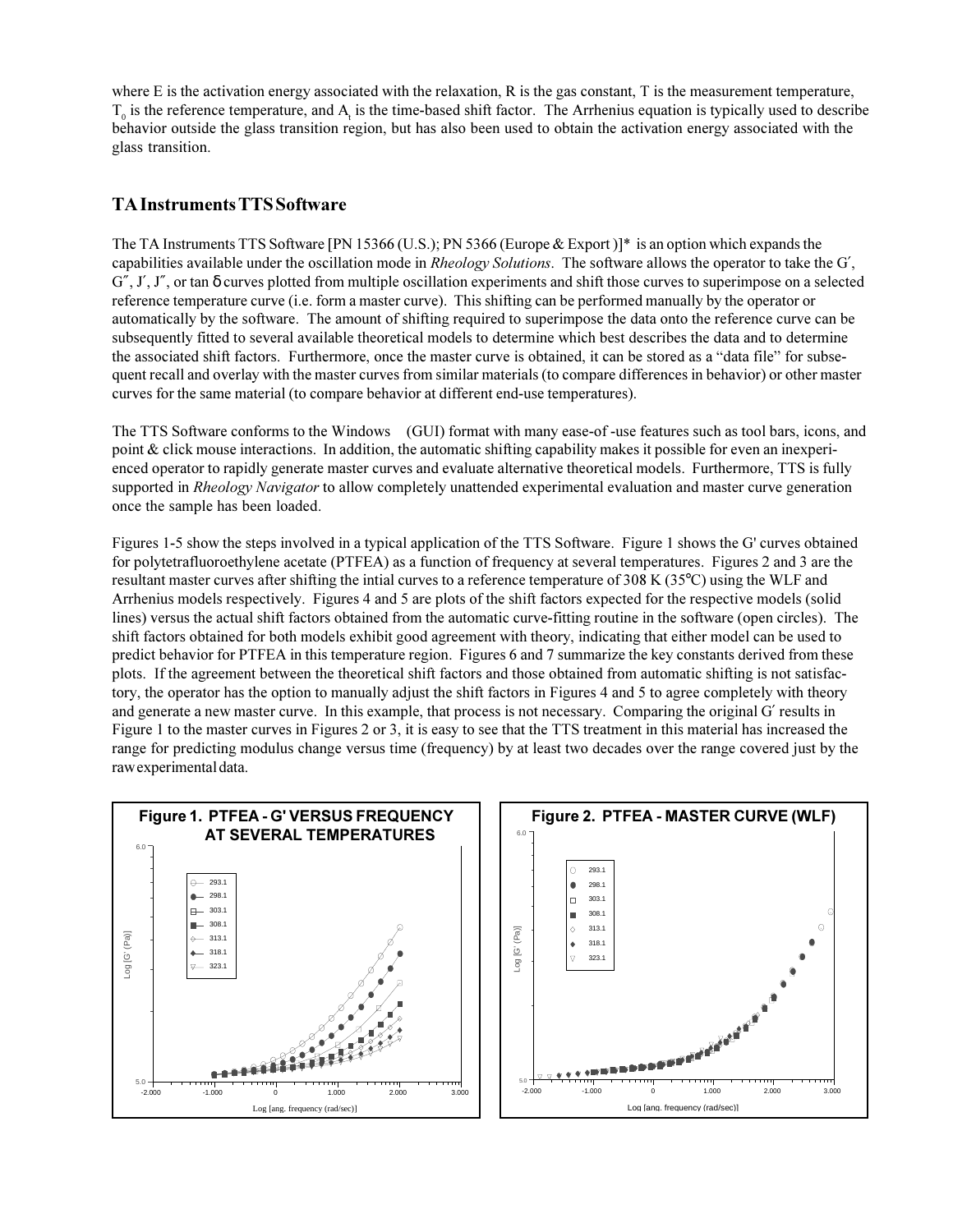



| Figure 6. WLF ANALYSIS RESULTS      |            |  |
|-------------------------------------|------------|--|
| <b>Analysis Results - TTS WLF</b>   |            |  |
| <b>Reference curves</b>             |            |  |
| PTFEA.040-freq sweep 35 c           |            |  |
| c1                                  | 14.67      |  |
| c2                                  | 248.9      |  |
| reference temperature C             | 35.0 Deg C |  |
| reference temperature K             | 308.1 K    |  |
| $\overline{0k}$<br>Print<br>End doc |            |  |
|                                     |            |  |
|                                     |            |  |
|                                     |            |  |
|                                     |            |  |